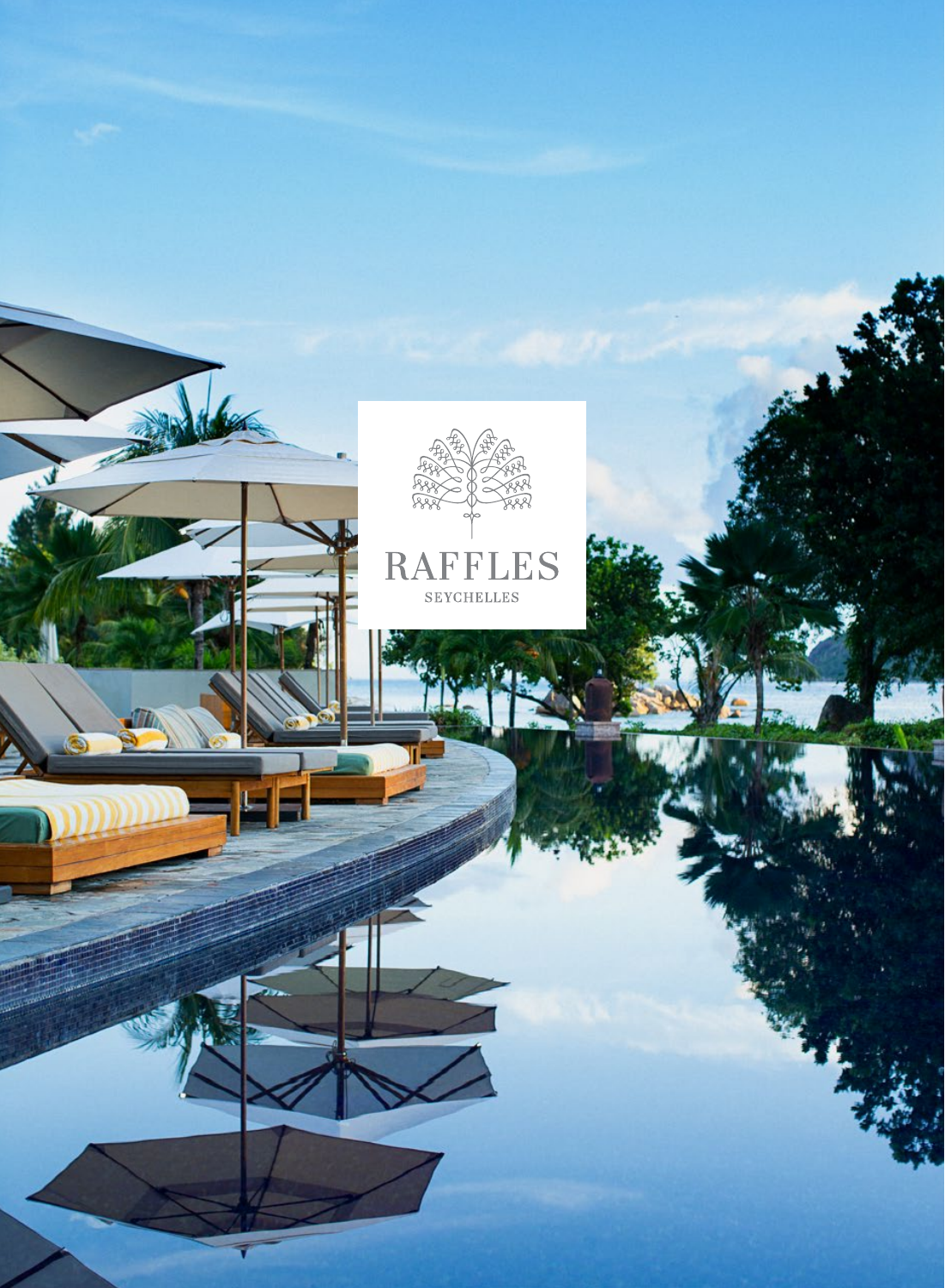

# **Natural wonders in the heart of the Seychelles**

Praslin is the second largest granite island in the Seychelles, about 40 kilometers away from the main island of Mahé. With a small population of over 7,000 people, the island is a heavenly paradise imbued with some of the most impressive and unspoiled natural beaches and tropical landscapes in the world.

Praslin is home to fascinating attractions such as the Vallée de Mai, a UNESCO World Heritage Site, where you can spot the Coco de Mer – the world's heaviest nut, from trees almost 400 years old – and the black parrot, the world's rarest bird, only to be found in Seychelles. Just a few minutes away from

the resort, you can marvel at the world renowned Anse Lazio, famed for its idyllic beach setting of white sand and turquoise water framed by lush vegetation and dramatic granite formations.

The island's strategic location provides perfect opportunities for excursions to neighbouring islands, some of which are nurturing sanctuaries for rare endemic flora and fauna, such as Aride island, the finest seabird island in the western Indian Ocean, Curieuse island, home to hundreds of giant tortoises, or La Digue island, praised for its stunning beaches.

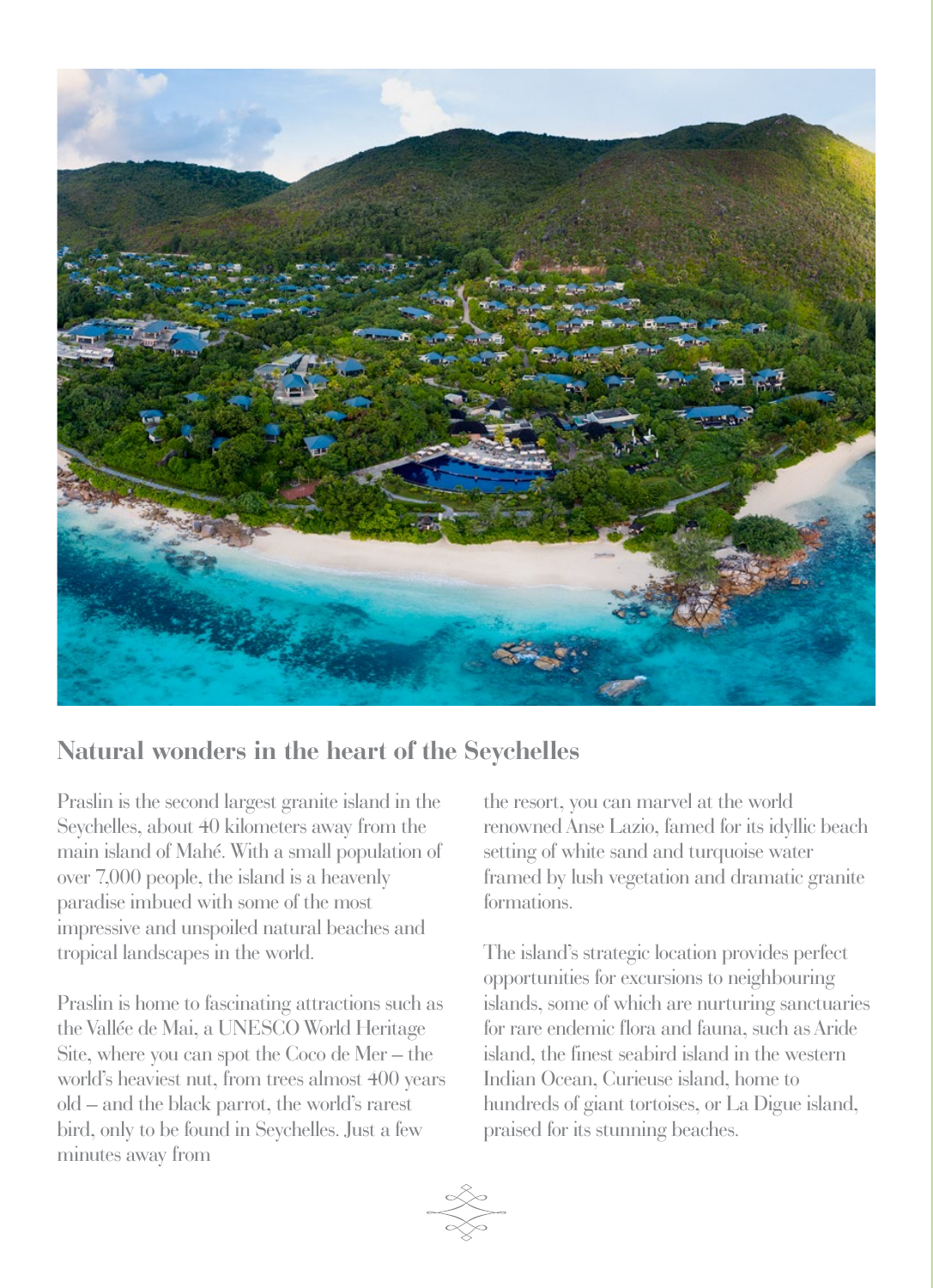# **Location**

Surrounded by pristine white sandy beaches and crystal clear waters, Raffles Seychelles is a luxury pool villa resort located in the heart of the Seychelles.

## **Accessibility**

Situated on the northeast tip of Praslin island, about 40 kilometers from the main island of Mahé:

- 15-minute plane ride from Mahé, followed by a 25-minute drive to the resort
- 15-minute helicopter ride from Mahe, with private arrival the resort's helipad
- 60-minute boat ride from Mahé, followed by a 20-minute drive to the resort

# **Villas**

Touched by the sublime beauty of white powdered sands, opal-hued oceans and lush green hills, the villas are designed in contemporary style, with private plunge pools and open spaces, to take full advantage of the tropical paradise.

# **The luxury of space**

The 86 villas, including one and two bedroom options, are some of the largest in the archipelago, ranging from 125 to 275 square metres  $(1,345 - 2,960)$  square feet), including an extensive outdoor pavilion. The luxury of space makes the villas the perfect haven for romantic getaways or family stays. Thoughtfully spread across

gentle sloping hills, they combine privacy with breathtaking views of the Indian Ocean and the island's lush greenery.

# **Villa categories**

- 19 Hillside Pool Villas
- 33 Ocean View Pool Villas
- 22 Panoramic Pool Villas
- 2 One-Bedroom Garden View Villas
- 4 One-Bedroom Ocean View Villas
- 2 One-Bedroom Panoramic Villas
- 2 Two-Bedroom Ocean View Villas
- 2 Two-Bedroom Beachfront Villas

# **Key villa features**

- Private plunge pool and open-air terrace with sundeck chairs and outdoor sheltered pavilion with a day bed and dining table
- Deep-soak bath tub with a view and private outdoor rain shower
- Complimentary Raffles Butler service in One and Two Bedroom Villas (available for the Pool Villa categories at a supplement)
- Complimentary Wi-Fi
- Double Walk-in Closet
- Espresso coffee machine, tea facilities, ice-making machine and private in-villa bar
- Marshall bluetooth speaker
- Yoga Mat
- Art Easel
- Electronic safe
- Sofa bed suitable for 1 child or 1 extra adult



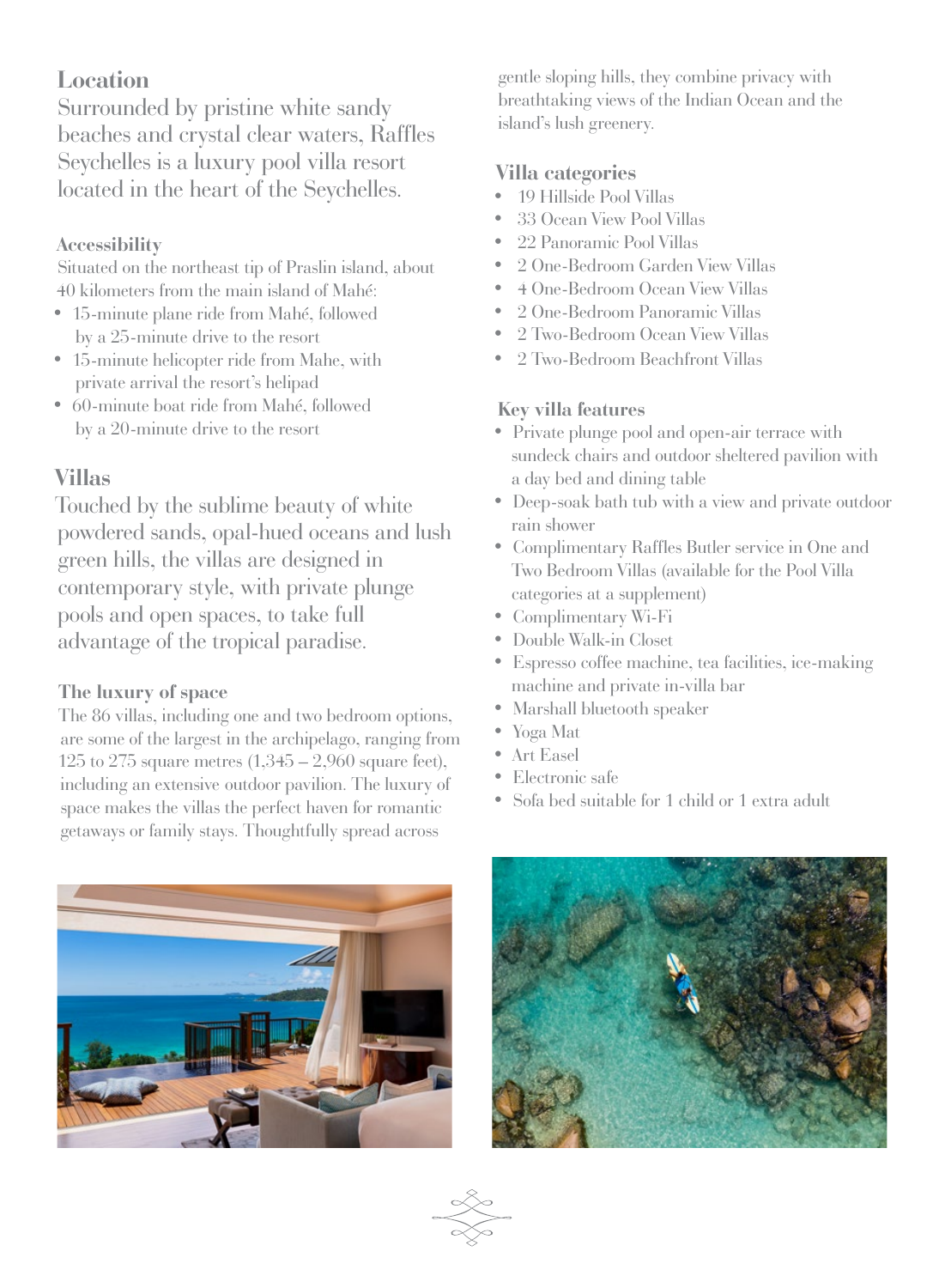# **Restaurants and bars**

Combining the best of the local culture and cuisine with dishes from around the world, each restaurant and bar has its own unique atmosphere and setting – something to suit every taste and every occasion.

## **Restaurants**

- **Losean Restaurant**: buffet breakfast and an Indian Ocean-inspired evening menu
- **Curieuse Restaurant**: Asian cuisine, embracing dishes from India, China and South East Asia
- **The Sushi Room**: Showcasing locally-caught fish in a traditional assortment of nigiri, maki and sashimi
- **Pool Restaurant & Bar**: A laidback poolside setting, serving light lunch dishes & island mixology and cocktail classes

### **Lounges and bars**

- **Danzil Lounge**: signature gin & tonic, classic cocktails, fine wines, spirits and casual dining
- **Raffles Boutique**: the perfect venue to shop and relish in local art & craft, jewelry, fashion and lifestyle
- **Takamaka Terrace**: rooftop lounge offering spectacular ocean views

The resort also offers private and alfresco dining at your favourite location, for a romantic dinner under the stars, a barbecue on the beach, or a sundowner at world-renowned Anse Lazio.

# **Events and special occasions**

Ideal for special events – be it leisure or business, a corporate gathering, a wedding or a gala dinner. With a diverse choice of meeting and dining options and a dedicated team available round-the-clock, Raffles Seychelles will make your special event one to remember.

## **Venues**

- Takamaka Terrace for up to 120 guests
- Takamaka Pavilion for up to 50 guests
- Curieuse Restaurant for up to 100 guests
- Losean Restaurant for up to 120 guests
- Danzil Lounge for up to 30 guests
- Pti Zil Beach Bar for up to 24 guest

## **Raffles romance**

From a magical wedding ceremony on the beach to a pampering spa indulgence in a couple's suite, or a romantic sunset cruise, our Romance Specialists are on hand to help you plan for your proposal, wedding, honeymoon or anniversary celebrations. Just dream it and Raffles can do it...



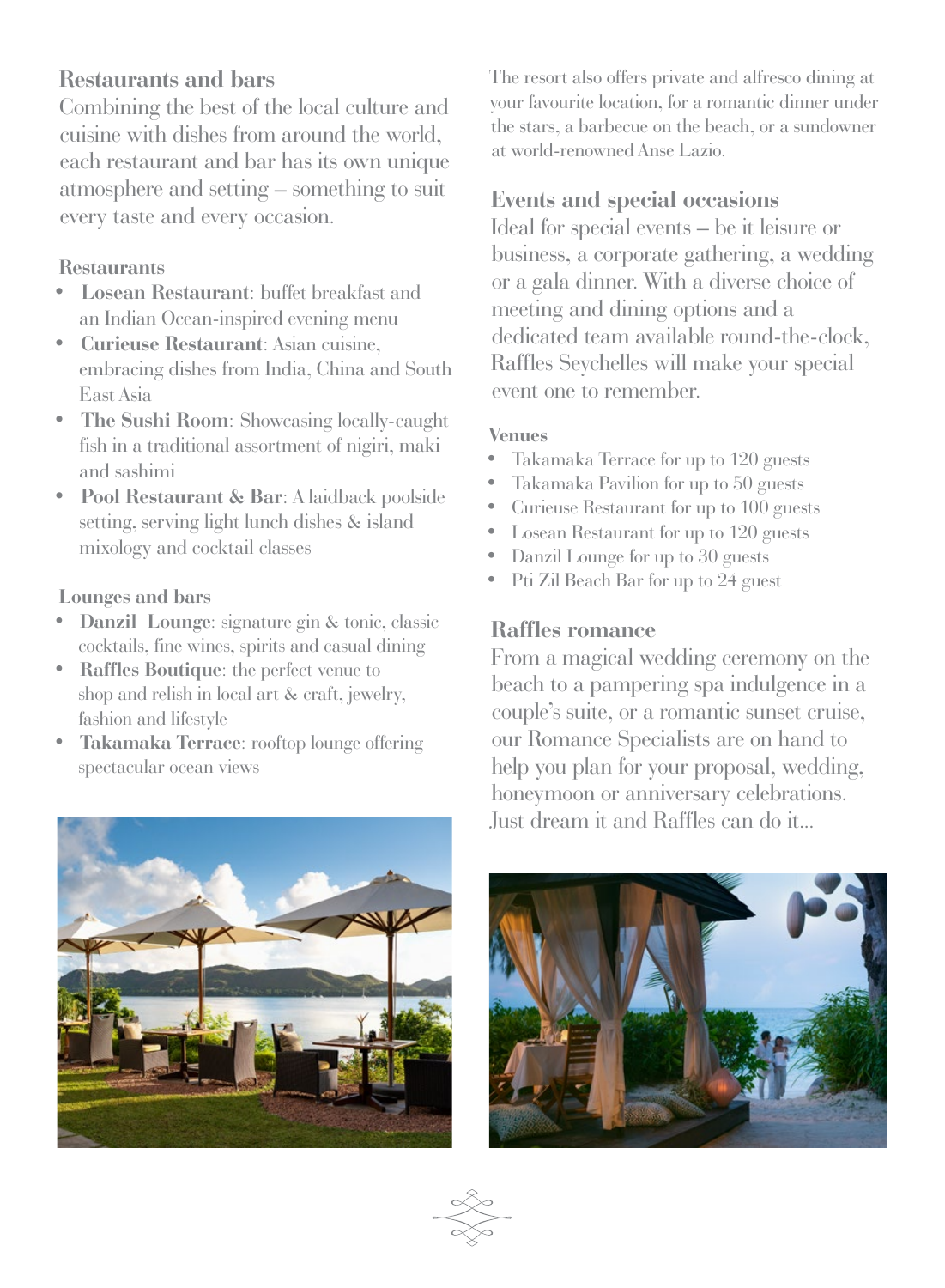# **Leisure and activities**

Indoor or out, relaxing or inspiring, for couples or families; we have activities which help you feel at one with the natural beauty of the archipelago.

- Water activities: snorkeling and kayaking, diving, standup paddling, fishing, sailing, boat excursions
- Sport and leisure: hiking, biking, table tennis, billiards, chess, darts, petanque, botanical walk and access to the nearby 18-hole championship golf course

Our wellness and family fun programme offers additional activities including: t-shirt painting, cooking classes, tortoise feeding, nature walks.

## **Raffles Spa**

The award-winning Raffles Spa is a haven of peace, relaxation and rejuvenation. The secluded open-air treatment pavilions showcase spectacular views of the blue ocean, tropical gardens and dramatic granite boulders.

Services include body massages and treatments, facials and yoga.



## **Spa & fitness facilities**

- 12 treatment pavilions including 2 spa suites for couples
- 1 yoga pavilion
- Fitness studio
- Sauna, whirlpools and experience showers
- Pool and outdoor lounge
- Beauty salon
- Spa boutique

## **Further facilities**

- 2 outdoor swimming pools, 45 meters long
- A pristine 475m beachfront, ideal for swimming and water-sports
- 5-minute drive to Anse Lazio, one of the most beautiful beaches in the world

## **Family and kids**

The Sugar Palm Club is a dedicated kids club designed for toddlers, children and teenagers. Our recreation team creates lively, social and educational activities so young ones can enjoy the idyllic paradise of Praslin as much as their parents.

### **Concierge**

Our Concierge is available to organise tours and excursions to the natural wonders nearby and offer information about the happenings and activities in Seychelles.